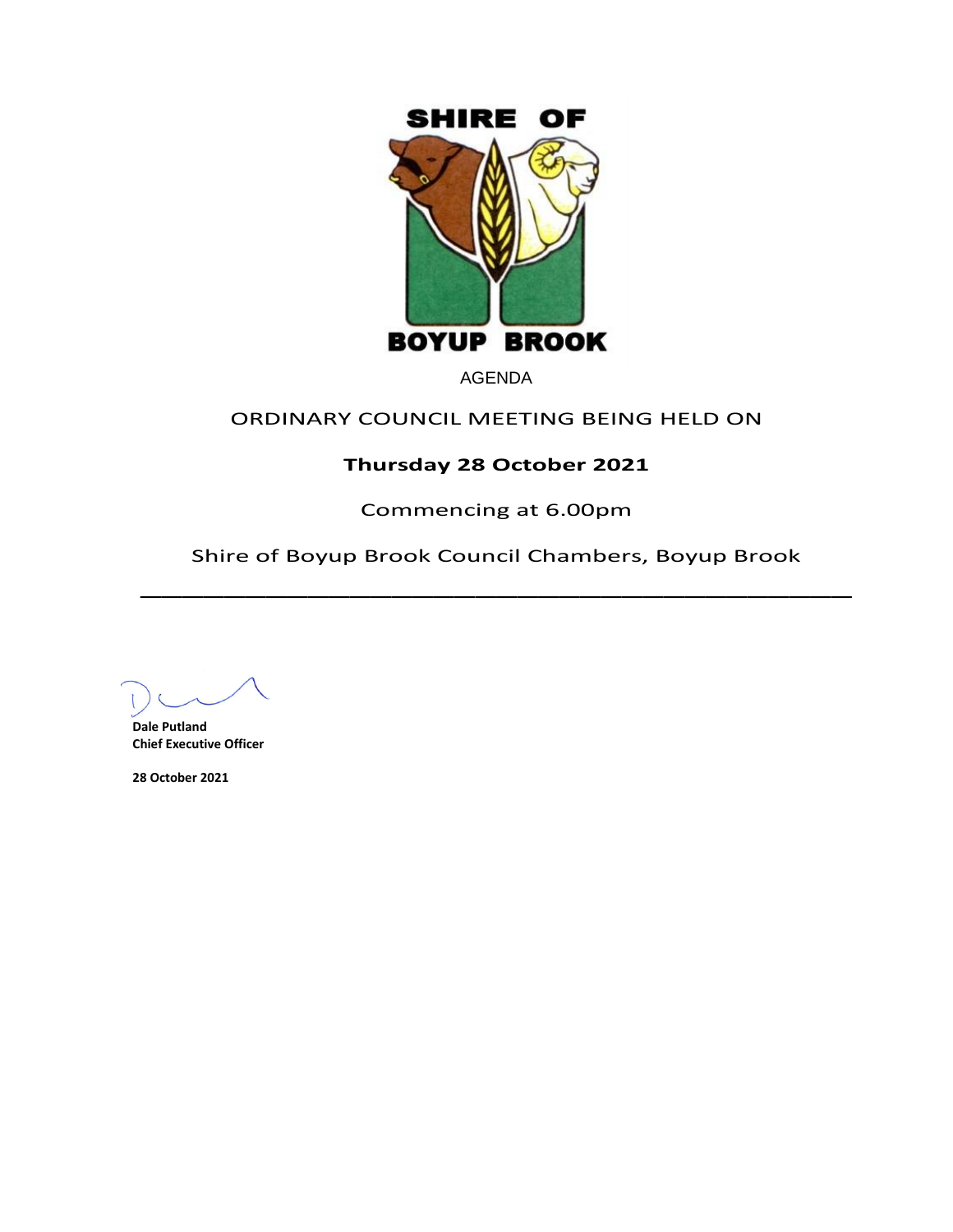#### TABLE OF CONTENTS

| $\mathbf 1$ .                                                               |  |
|-----------------------------------------------------------------------------|--|
| RECORD OF ATTENDANCE/APOLOGIES/LEAVE OF ABSENCE PREVIOUSLY APPROVED 3<br>2. |  |
| RESPONSE TO PREVIOUS PUBLIC QUESTIONS TAKEN ON NOTICE 3<br>3 <sub>1</sub>   |  |
| $\mathbf{4}$                                                                |  |
| 5.                                                                          |  |
| 6.                                                                          |  |
| $\overline{7}$ .<br>7.1<br>7.2                                              |  |
| 8.                                                                          |  |
| 9.                                                                          |  |
| 10.1                                                                        |  |
| 10.2<br>10.2.1                                                              |  |
| 10.3                                                                        |  |
| 10.4<br>10.4.1<br>10.4.2<br>10.4.3<br>10.4.4                                |  |
| 11                                                                          |  |
| 12                                                                          |  |
| 13 URGENT BUSINESS BY APPROVAL OF THE PRESIDENT OR A MAJORITY OF  19        |  |
| <b>COUNCILLORS PRESENT</b>                                                  |  |
| 14                                                                          |  |
| 15                                                                          |  |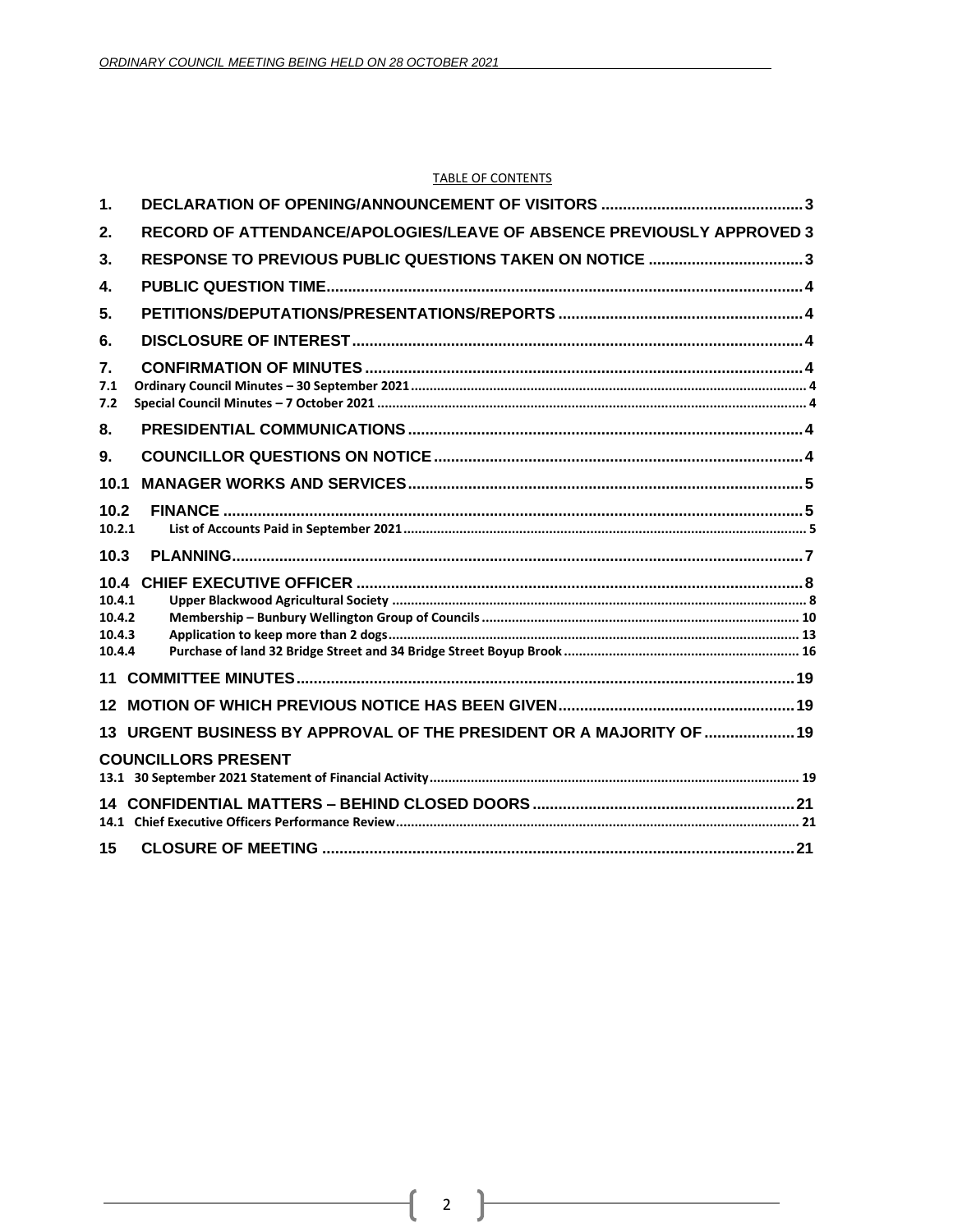## <span id="page-2-0"></span>**1. DECLARATION OF OPENING/ANNOUNCEMENT OF VISITORS**

*We acknowledge and pay our respects to the traditional custodians of the land on which we meet and work.*

> Kevin J Moir Adrian Price

## <span id="page-2-1"></span>**2. RECORD OF ATTENDANCE/APOLOGIES/LEAVE OF ABSENCE PREVIOUSLY APPROVED**

| PRESENT: | <b>Shire President</b> | <b>Richard Walker</b>   |
|----------|------------------------|-------------------------|
|          | Deputy Shire President | Helen O'Connell         |
|          | Councillor             | Sarah Alexander         |
|          |                        | Steele Alexander        |
|          |                        | <b>Charles Caldwell</b> |
|          |                        | Philippe Kaltenrieder   |
|          |                        | Darren E King           |

Chief Executive Officer **Dale Putland** Manager Works & Services Wayne Butler Deputy Chief Executive Officer Carolyn Mallett Finance Manager Ben Robinson Executive Assistant Maria Lane

LEAVE OF ABSENCE: APOLOGIES:

MEMBERS OF PUBLIC:

## <span id="page-2-2"></span>**3. RESPONSE TO PREVIOUS PUBLIC QUESTIONS TAKEN ON NOTICE**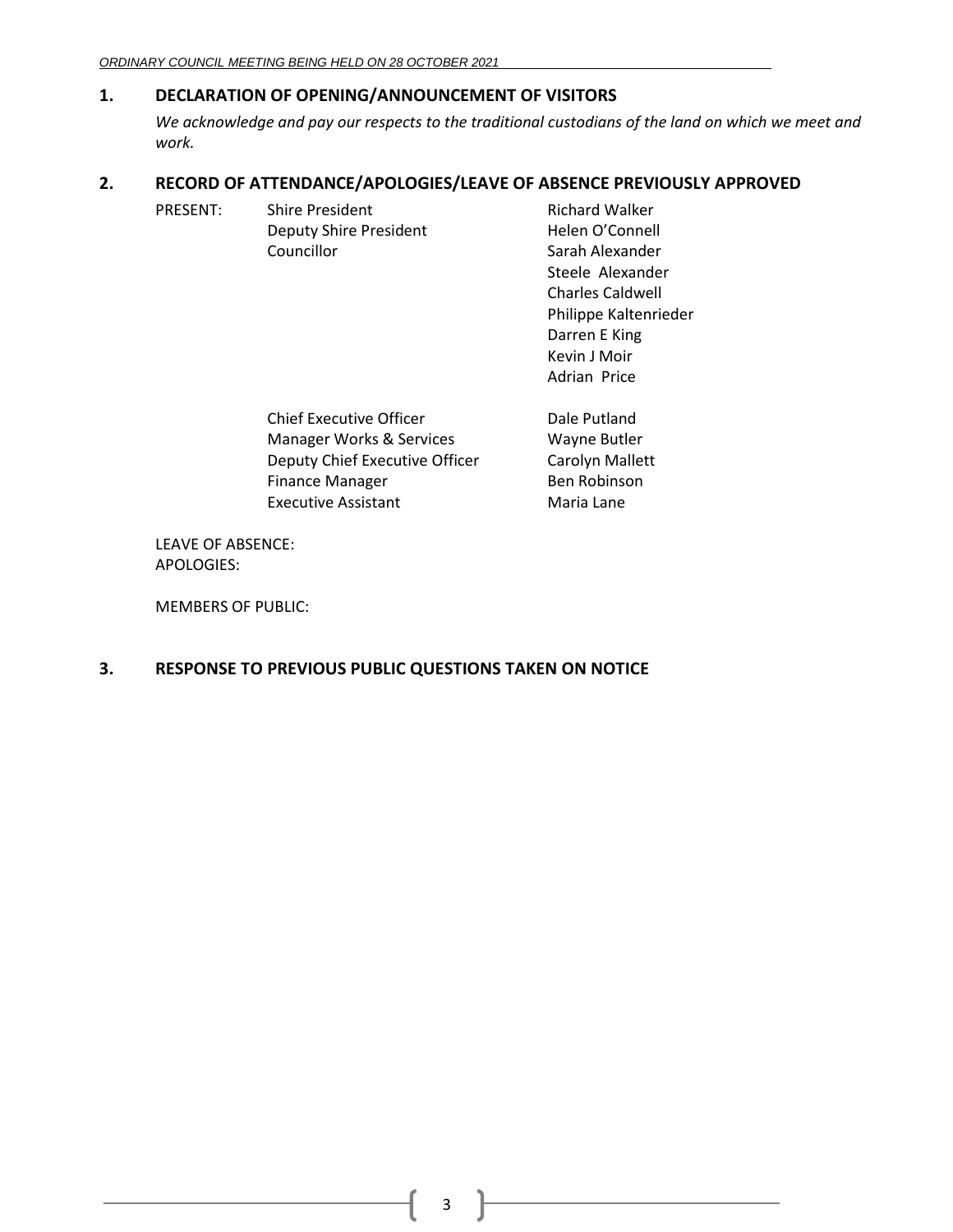- <span id="page-3-0"></span>**4. PUBLIC QUESTION TIME**
- <span id="page-3-1"></span>**5. PETITIONS/DEPUTATIONS/PRESENTATIONS/REPORTS**
- <span id="page-3-2"></span>**6. DISCLOSURE OF INTEREST**
- <span id="page-3-4"></span><span id="page-3-3"></span>**7. CONFIRMATION OF MINUTES**
	- **7.1 Ordinary Council Minutes – 30 September 2021**

## **OFFICER RECOMMENDATION – ITEM 7.1**

**That the minutes of the Ordinary Council Meeting held on Thursday 30 September 2021 be confirmed as an accurate record.**

<span id="page-3-5"></span>**7.2 Special Council Minutes – 7 October 2021**

## **OFFICER RECOMMENDATION – ITEM 7.2**

**That the minutes of the Special Council Meeting held on Thursday 7 October 2021 be confirmed as an accurate record.**

- <span id="page-3-6"></span>**8. PRESIDENTIAL COMMUNICATIONS**
- <span id="page-3-7"></span>**9. COUNCILLOR QUESTIONS ON NOTICE**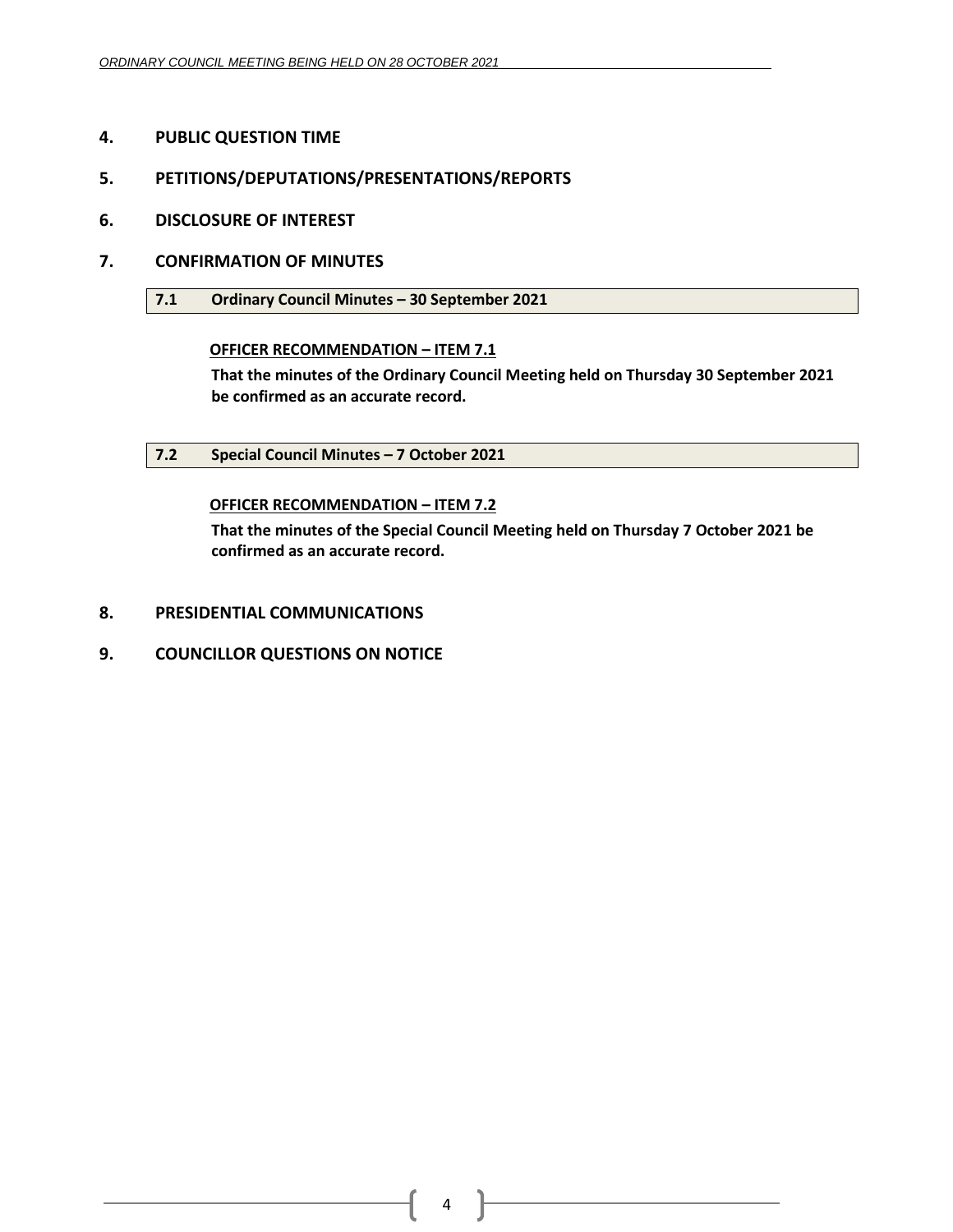#### <span id="page-4-0"></span>**10.1 Manager Works and Services**

Nil

### <span id="page-4-1"></span>**10.2 FINANCE**

#### <span id="page-4-2"></span>**10.2.1 List of Accounts Paid in September 2021**

| Location:                              | Not applicable                           |
|----------------------------------------|------------------------------------------|
| <b>Applicant:</b>                      | Not applicable                           |
| File:                                  | FM/1/002                                 |
| <b>Disclosure of Officer Interest:</b> | None                                     |
| Date:                                  | 15/10/2021                               |
| Author:                                | Ben Robinson – Finance Manager           |
| <b>Authorising Officer:</b>            | Dale Putland – CEO                       |
| Attachments:                           | Yes – List of Accounts Paid in September |
|                                        |                                          |

#### **SUMMARY**

In accordance with the *Local Government (Financial Management) Regulations 1996* the list of accounts paid in September 2021 are presented to Council.

\_\_\_\_\_\_\_\_\_\_\_\_\_\_\_\_\_\_\_\_\_\_\_\_\_\_\_\_\_\_\_\_\_\_\_\_\_\_\_\_\_\_\_\_\_\_\_\_\_\_\_\_\_\_\_\_\_\_\_\_\_\_\_\_\_\_\_\_\_\_\_\_\_\_\_

#### **BACKGROUND**

This report presents accounts/invoices received for the supply of goods and services, salaries and wages, and the like which were paid during the period 01 to 30 September 2021.

#### **COMMENT**

The attached listing represents accounts/invoices the shire paid by cheque or electronic means during the period 01 to 30 September 2021.

#### **CONSULTATION**

Nil

### **STATUTORY OBLIGATIONS**

Local Government (Financial Management) Regulations 1996, Regulations 12 and 13 apply and are as follows:

### *12. Payments from municipal fund or trust fund*

*(1) A payment September only be made from the municipal fund or the trust fund —*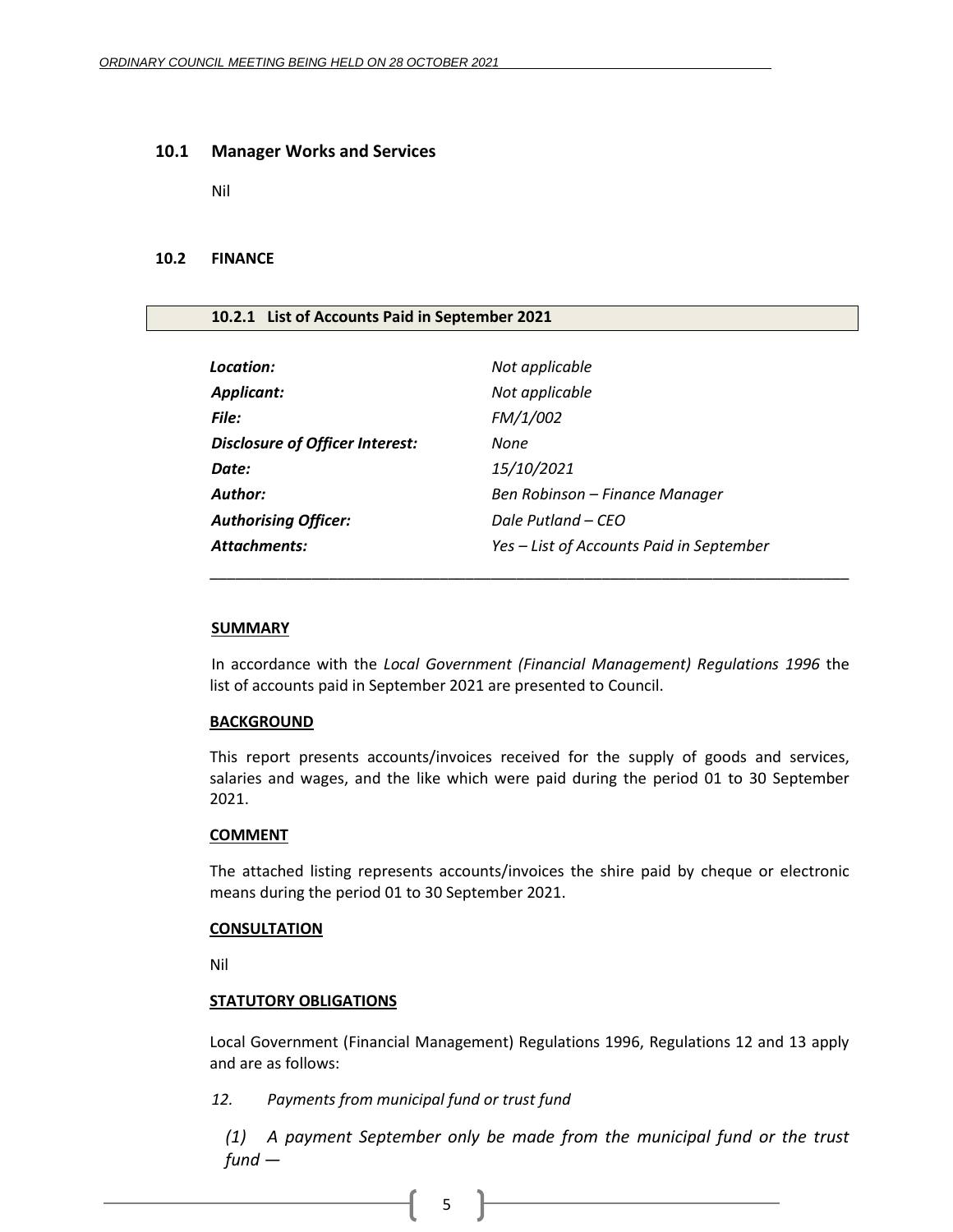*(a) if the local government has delegated to the CEO the exercise of its power to make payments from those funds — by the CEO; or*

*(b) otherwise, if the payment is authorised in advance by a resolution of the council.*

- *(2) The council must not authorise a payment from those funds until a list prepared under regulation 13(2) containing details of the accounts to be paid has been presented to the council.*
- *13. Lists of accounts*
- *(1) If the local government has delegated to the CEO the exercise of its power to make payments from the municipal fund or the trust fund, a list of accounts paid by the CEO is to be prepared each month showing for each account paid since the last such list was prepared —*
	- *(a) the payee's name;*
	- *(b) the amount of the payment;*
	- *(c) the date of the payment; and*
	- *(d) sufficient information to identify the transaction.*
	- *(2) A list of accounts for approval to be paid is to be prepared each month showing —*
	- *(a) for each account which requires council authorisation in that month —*
		- *(i) the payee's name;*
		- *(ii) the amount of the payment; and*
		- *(iii) sufficient information to identify the transaction; and*
	- *(b) the date of the meeting of the council to which the list is to be presented.*
- *(3) A list prepared under sub regulation (1) or (2) is to be —*

*(a) presented to the council at the next ordinary meeting of the council after the list is prepared; and*

*(b) recorded in the minutes of that meeting.*

## **POLICY IMPLICATIONS**

Council's *Authority to Make Payments Policy* has application.

## **BUDGET/FINANCIAL IMPLICATIONS**

Account payments accorded with a detailed 2021-22 Annual Budget

## **STRATEGIC IMPLICATIONS**

Nil

## **VOTING REQUIREMENTS**

Simple Majority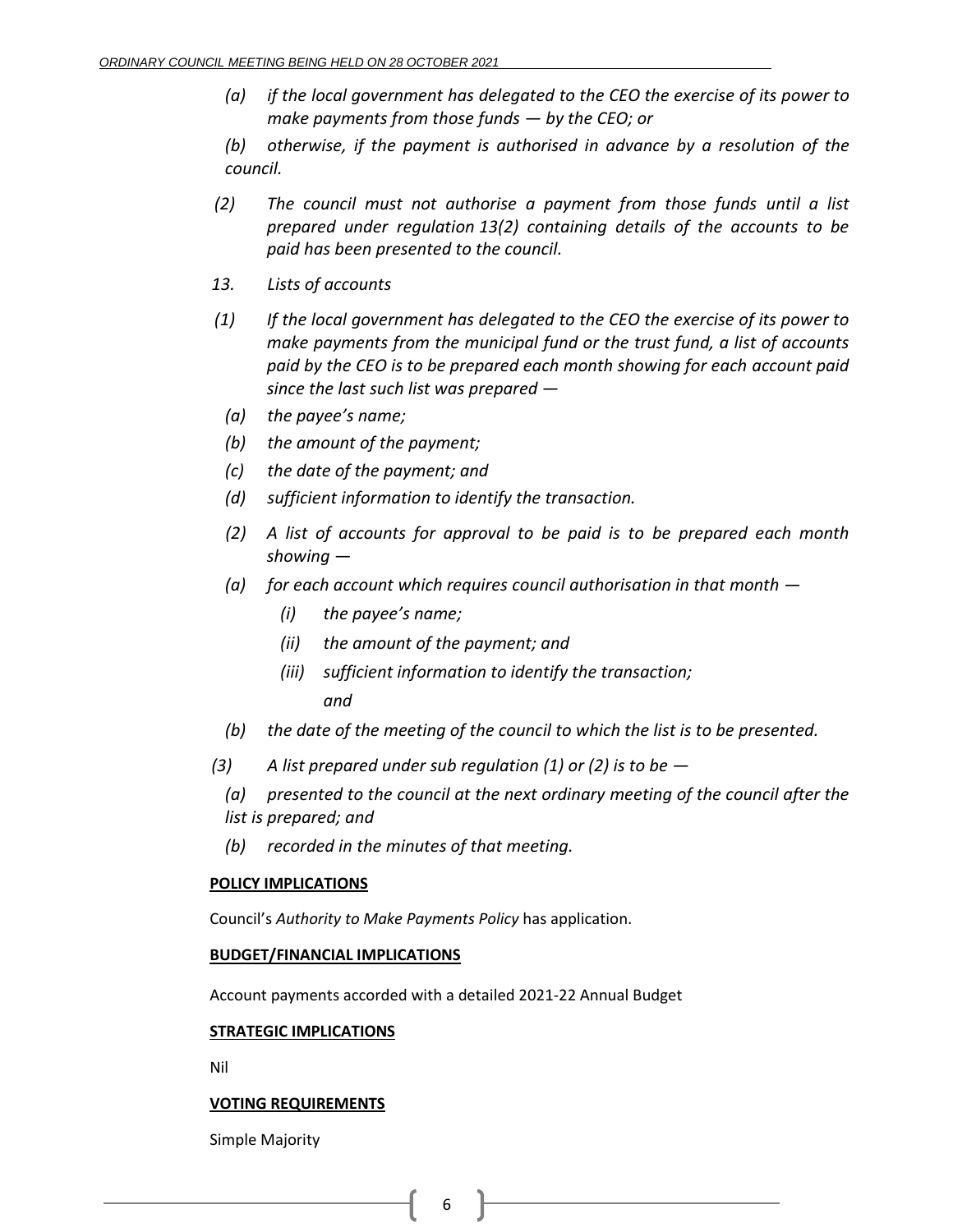## **OFFICER RECOMMENDATION – Item 10.2.1**

**That at its October 2021 ordinary meeting Council receive as presented the list of accounts paid in September 2021, totalling \$574,612.13 from Municipal account, \$46,016.55 from Police Licensing account and \$10.21 from Boyup Brook Early Learning Centre account, as represented by:**

| <b>Municipal Cheques</b>             | 20529 - 20532       |    | 2,239.76     |
|--------------------------------------|---------------------|----|--------------|
| <b>Municipal Electronic Payments</b> | EFT11319 - EFT11417 |    | \$272,210.52 |
| <b>Municipal Direct Payments</b>     |                     | S. | 300,161.85   |
| <b>Police Licensing Payments</b>     |                     |    | 46,016.55    |
| <b>BBELC Payments</b>                |                     | S  | 10.21        |

<span id="page-6-0"></span>**10.3 PLANNING**

Nil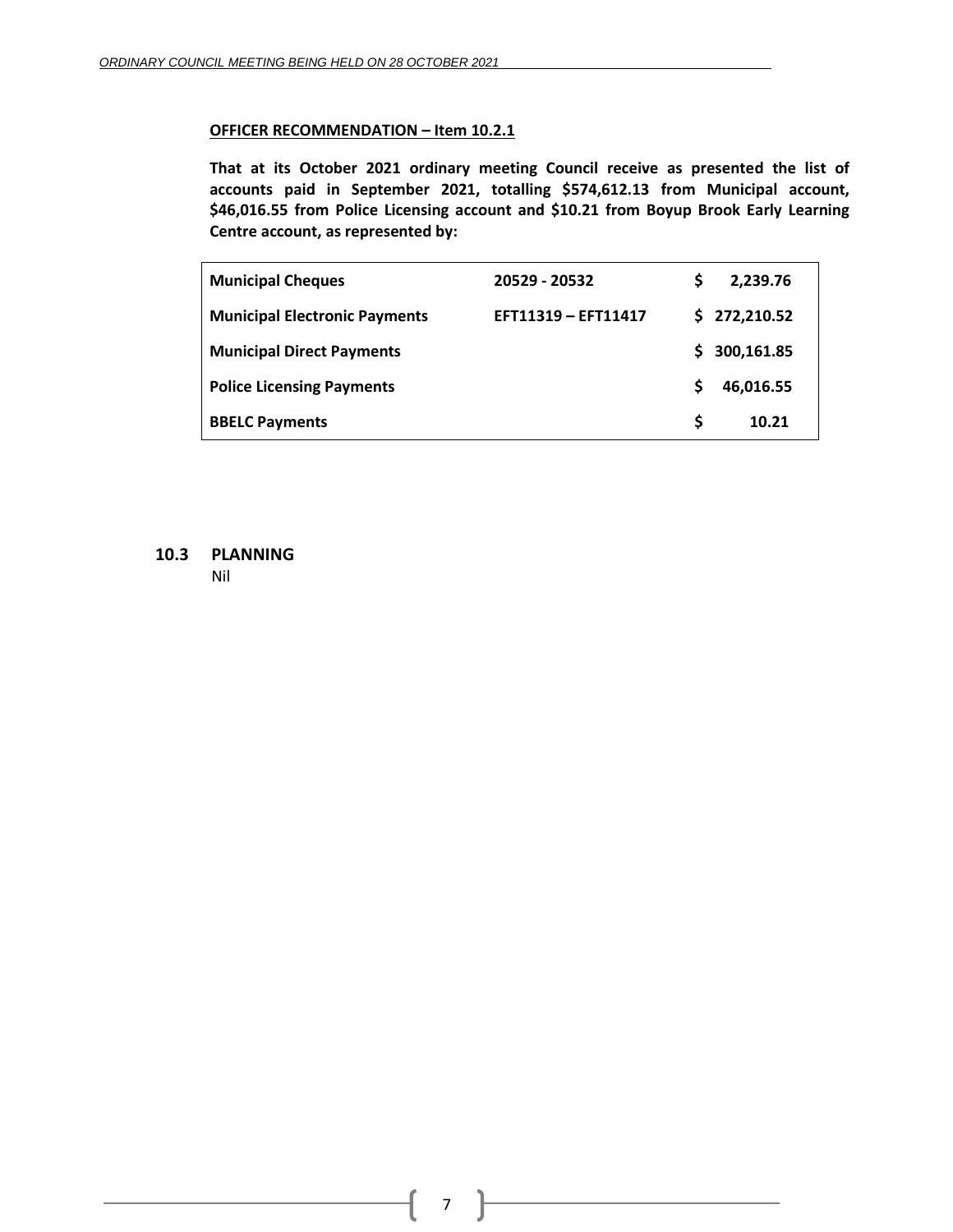## <span id="page-7-0"></span>**10.4 CHIEF EXECUTIVE OFFICER**

## <span id="page-7-1"></span>**10.4.1 Upper Blackwood Agricultural Society**

| Location:                                  | <b>Dinninup Show Grounds</b>           |
|--------------------------------------------|----------------------------------------|
| Applicant:                                 | David Corker                           |
| File:                                      | FM/25/008                              |
| <b>Disclosure of Officer Interest:</b> Nil |                                        |
| Date:                                      | 4 October 2021                         |
| <b>Author:</b>                             | Maria Lane – Executive Assistant       |
| <b>Authorizing Officer:</b>                | Dale Putland – Chief Executive Officer |
| Attachments:                               | Yes                                    |

#### **SUMMARY**

This report is for Council to consider a request from the Upper Blackwood Agricultural Society (UBAS) to further contribute towards the new ablutions at the Dinninup Show Grounds.

\_\_\_\_\_\_\_\_\_\_\_\_\_\_\_\_\_\_\_\_\_\_\_\_\_\_\_\_\_\_\_\_\_\_\_\_\_\_\_\_\_\_\_\_\_\_\_\_\_\_\_\_\_\_\_\_\_\_\_\_\_\_\_\_\_\_\_\_\_\_\_\_\_\_\_

In 2020/21 Council contributed \$27,000 and \$13,000 in 2021/2022 towards the Show Grounds Ablutions Block.

#### **BACKGROUND**

The Upper Blackwood Agricultural Society received a grant fund from the Federal Government to build new ablutions at the Dinninup Show Grounds.

Ablutions Building Funding as at 26/09/21

| <b>Federal Government Grant</b>     | \$206,566 |
|-------------------------------------|-----------|
| Shire Grants (27,000 + \$13,000)    | \$40,000  |
| <b>Current Building Fund (UBAS)</b> | \$47,400  |
| Total                               | \$293,966 |
| Less accounts paid                  | \$6,400   |
| (Drafting & Engineer)               |           |
| Final Build Price inc GST           | \$327,420 |
| Shortfall                           | \$39,854  |
| GST to claim                        | \$29,765  |
| Funds to find                       | \$10,089  |

8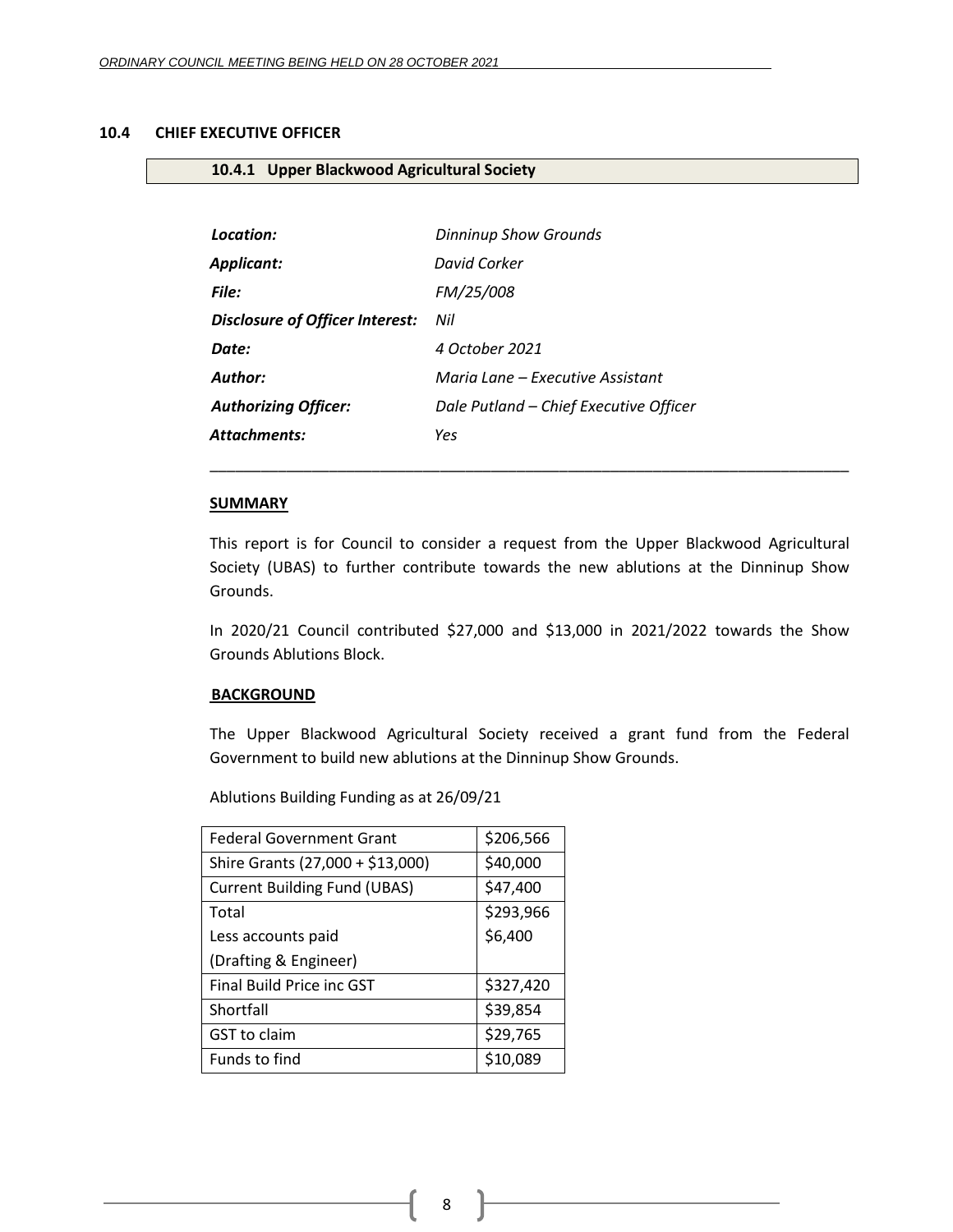### **COMMENT**

As President of the Upper Blackwood Agricultural Society, David Corker presented to Council at the Ordinary Council Meeting on Thursday,  $30<sup>th</sup>$  September 2021, requesting the shire contribute a further \$10,000 towards the completion/construction of the ablutions at the Dinninup Show Grounds. David mentioned that the community have already raised more than \$47,400 as their contribution.

This is a huge community project that will improve the grounds to a point where other events will be attracted to its use. It is a goal of UBAS to hold at least three other major events per year at the show grounds. Each of these will bring a spending public to Boyup Brook and increase the profile of the town in Western Australia.

#### **CONSULTATION**

David Corker – Upper Blackwood Agricultural Society

## **STATUTORY OBLIGATIONS**

S 6.8(1)(b) of the Local Government Act 1995 – A local government is not to incur expenditure from its municipal fund for an additional purpose except where the expenditure is authorised in advance.

#### **POLICY IMPLICATIONS**

Nil

## **BUDGET/FINANCIAL IMPLICATIONS**

It is recommended that \$10,000 from this account be reallocated to 113124.

#### **STRATEGIC IMPLICATIONS**

N/A

**SUSTAINABILITY IMPLICATIONS** N/A

## **VOTING REQUIREMENTS**

Absolute Majority

#### **OFFICER RECOMMENDATION – Item 10.4.1**

**That Council**

- **1. Reallocate \$10,000 from 146500 (Administration Pooled Vehicle) expenses to 113124, contribution for UBAS ablutions at the Dinninup Show Grounds.**
- **2. Contribute a further \$10,000 towards the new ablutions block at the Dinninup Show Grounds.**

9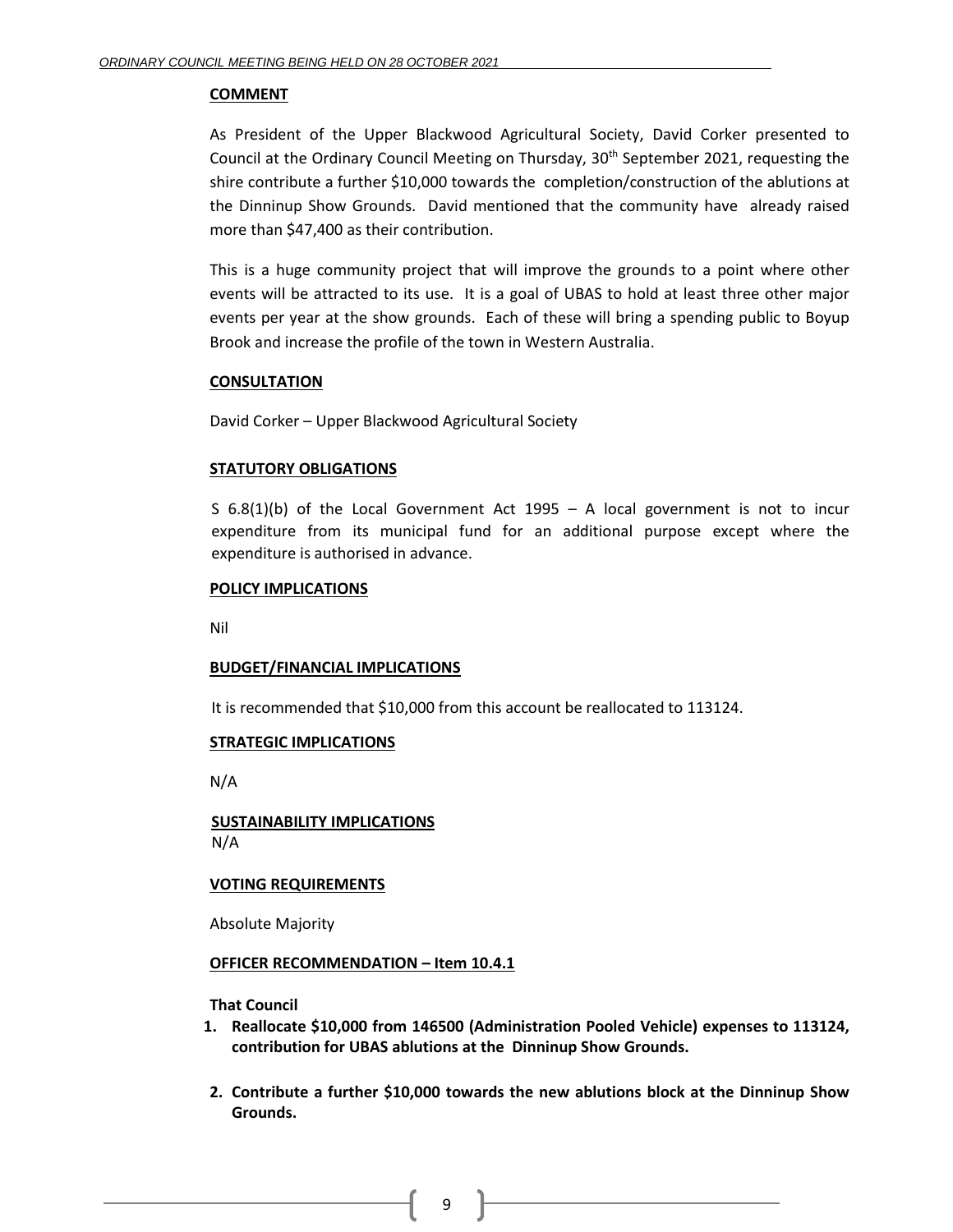## <span id="page-9-0"></span>**10.4.2 Membership – Bunbury Wellington Group of Councils**

| Location:                       | N/a                                    |
|---------------------------------|----------------------------------------|
| Applicant:                      | N/a                                    |
| File:                           | BWGC                                   |
| Disclosure of Officer Interest: | None                                   |
| Date:                           | October 2021                           |
| Author:                         | Ben Robinson – Finance Manager         |
| <b>Authorizing Officer:</b>     | Dale Putland - Chief Executive Officer |
| <b>Attachments:</b>             | No                                     |
|                                 |                                        |

#### **SUMMARY**

Council is requested to re-consider membership to the Bunbury Wellington Group of Councils (BWGC) and commit to continuing membership with the Warren Blackwood Alliance of Councils (WBAC). This report recommends that the Shire of Boyup Brook formally withdraw from the

\_\_\_\_\_\_\_\_\_\_\_\_\_\_\_\_\_\_\_\_\_\_\_\_\_\_\_\_\_\_\_\_\_\_\_\_\_\_\_\_\_\_\_\_\_\_\_\_\_\_\_\_\_\_\_\_\_\_\_\_\_\_\_\_\_\_\_\_\_\_\_\_\_\_\_

#### **BACKGROUND**

The Shire of Boyup Brook first joined the BWGC in December 2011. The Shire is due to pay a renewal fee for the annual membership to the Bunbury Wellington Group of Councils (BWGC).

Until recently, the BWGC has comprised the City of Bunbury and Shires of Capel, Dardanup, Harvey, Collie and Donnybrook-Balingup. However, the Shire of Donnybrook-Balingup has recently withdrawn from the BWGC, severing the direct road link between the Shire of Boyup Brook and the Bunbury based councils.

The Shire of Boyup Brook formally became a member of the Warren Blackwood Alliance of Councils (WBAC) on 1 July 2021 as it provided greater strategic alignment in terms of economic and tourism promotion.

Council did not allocate any funds for membership of the BWGC in the 2021-2022 budget.

#### **COMMENT**

While the BWGC and WBAC are both organisations focused on advocating for regional development in the South West of WA through stakeholder engagement and partnerships, the WBAC is more aligned to the Shire of Boyup Brook in terms of aims and objectives than the BWGC.

The BWGC is largely focused on the economic development of LGAs geographically aligned with the greater Bunbury area. Proximity to the metro area and its positioning near the Bunbury port and Kemberton Industrial Area are directly related to the benefits gained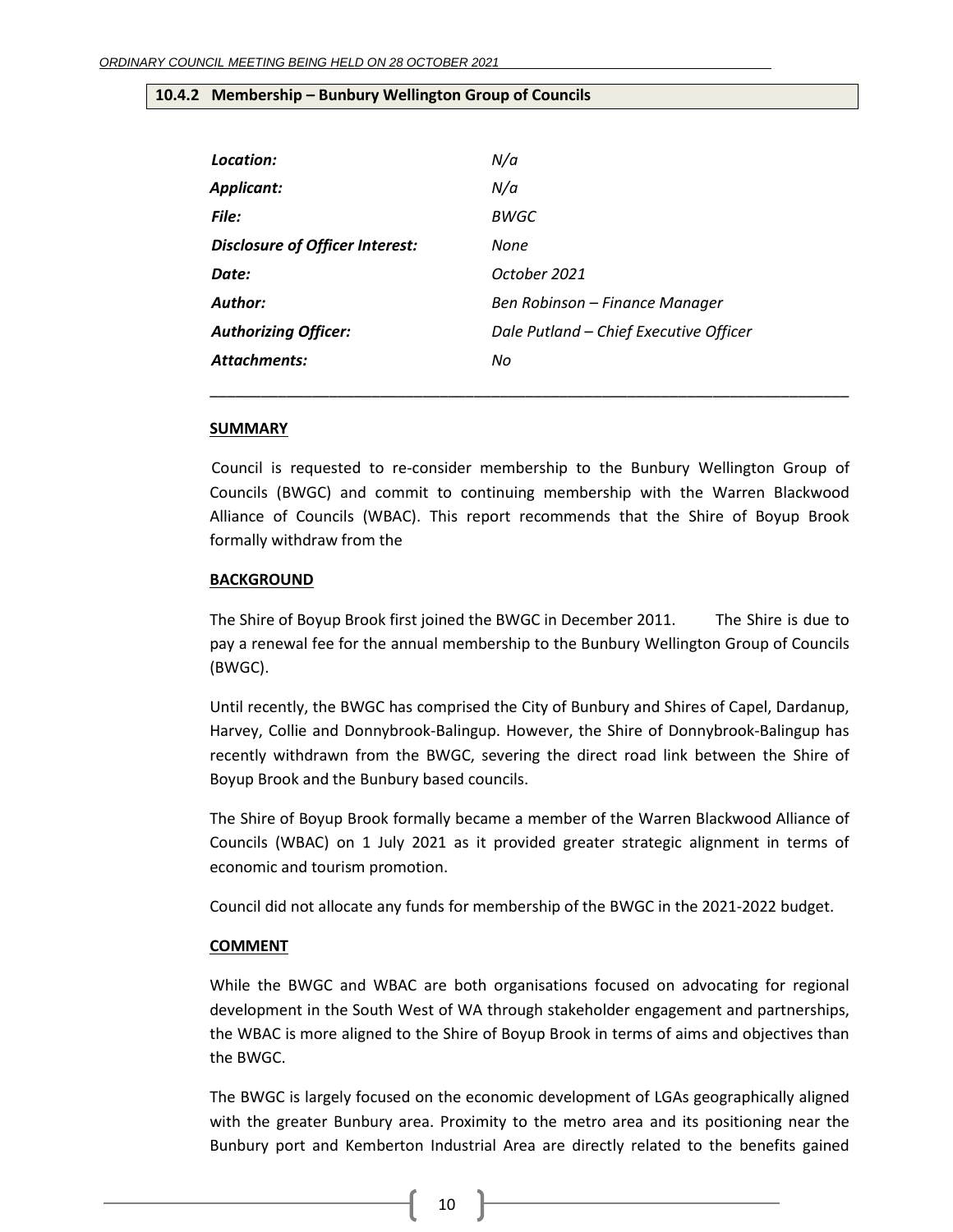from the membership. This focus largely ignores the unique issues affecting the economy and lifestyle of the Boyup Brook region, which is situated much further inland than the other members of BWGC.

In addition, due to the two-monthly meetings held in Bunbury, the Shire President and CEO are required to travel at cost and bear a significant impost on their availability to Council. Overall, management is not convinced that the arrangement as it stands represents good value for money.

This stands in contrast to the potential benefits of membership to WBAC. The WBAC is concerned with issues related to primary industry and tourism in the more regional councils in the South-West, with the existing members being the Shires of Manjimup, Nannup Bridgetown-Greenbushes and Donnybrook-Balingup.

The principal purpose or membership to the BWGC in recent years for the Shire of Boyup Brook has been to promote the Bunbury – Albany link through Boyup Brook. However, the BWGC has shown little interest in promoting the road link and with the recent withdrawal of the Shire of Donnybrook-Balingup, there is little advantage remaining to the Shire from continuing membership.

#### **CONSULTATION**

None.

## **STATUTORY OBLIGATIONS**

N/A

## **POLICY IMPLICATIONS**

N/A

#### **BUDGET/FINANCIAL IMPLICATIONS**

Already included in 2021/22 Budget.

#### **STRATEGIC IMPLICATIONS**

Greater alignment of strategic values in the Shire with the benefits of the membership. More potential for economic development and activation of the Shire as a direct result of membership.

#### **SUSTAINABILITY IMPLICATIONS**

- ➢ **Environmental** Nil
- ➢ **Economic** Nil
- ➢ **Socia**l Nil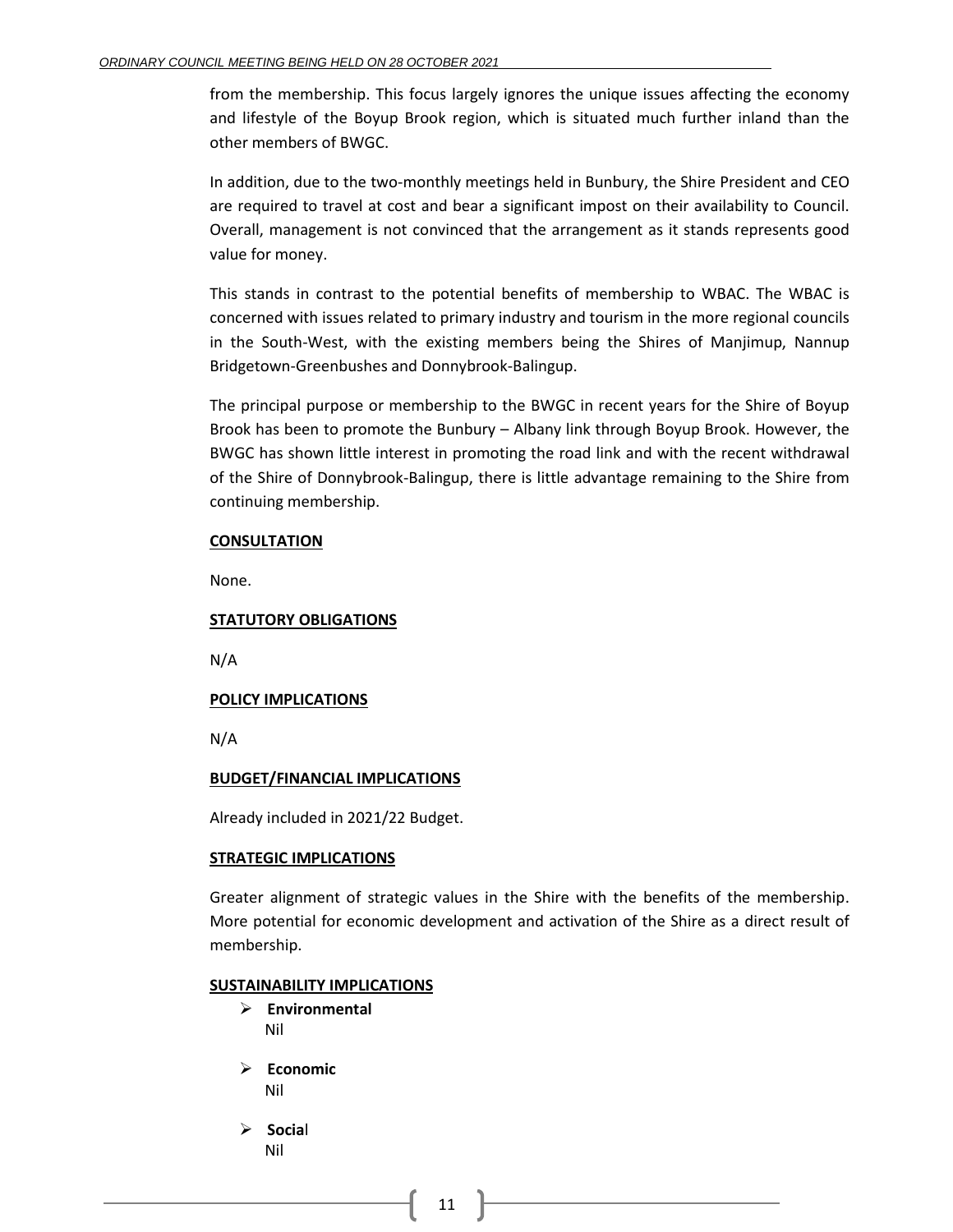## **VOTING REQUIREMENTS**

Simple majority.

## **OFFICER RECOMMENDATION – ITEM 10.4.2**

**That the Council resolves to formally advise the Bunbury Wellington Group of Councils that it is terminating its membership to the BWGC and will not be financially contributing to the BWGC in the 2021/22 financial year.**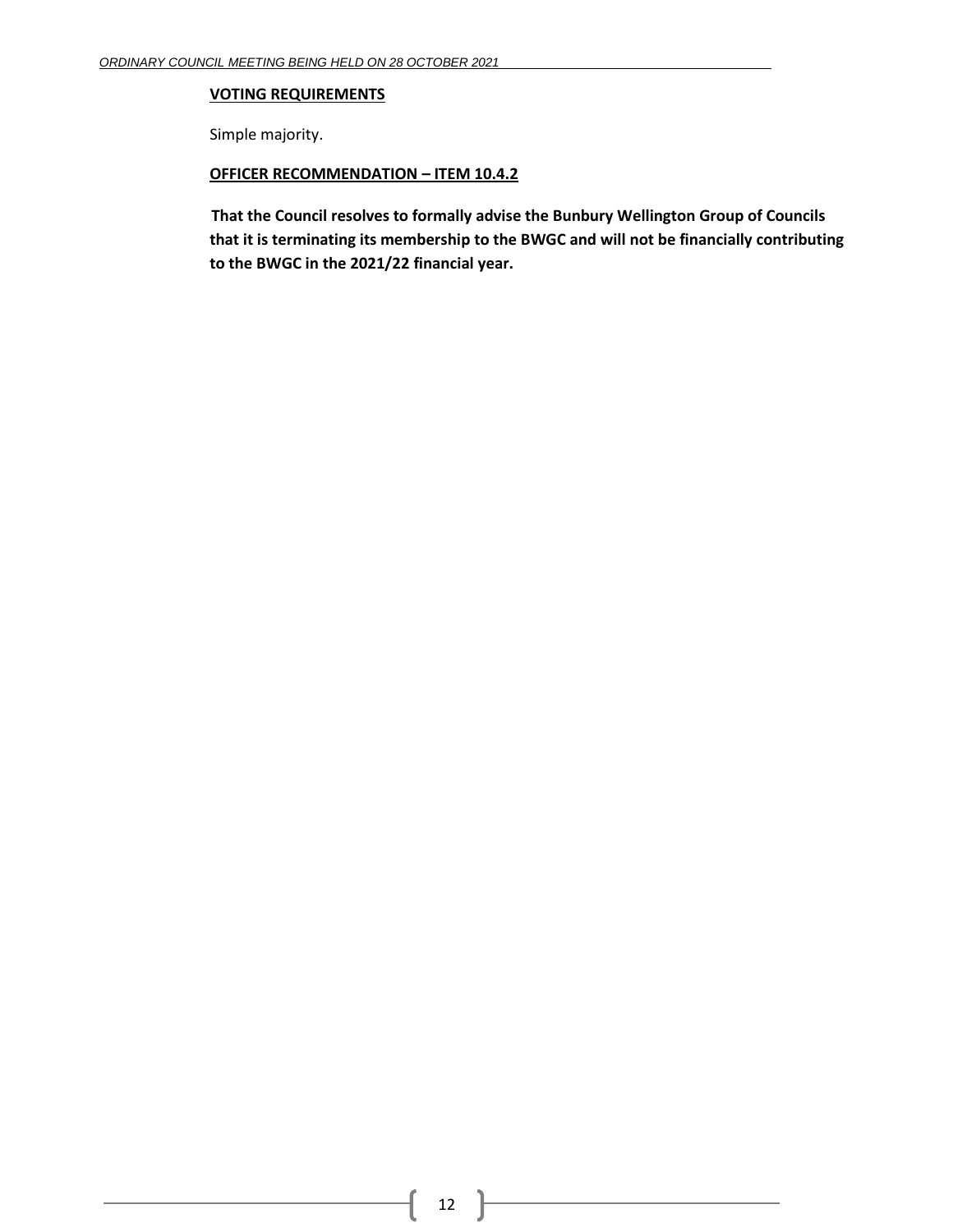#### <span id="page-12-0"></span>**10.4.3 Application to keep more than 2 dogs**

| Location:                       | 19 Inglis St, Boyup Brook                        |
|---------------------------------|--------------------------------------------------|
| <b>Applicant:</b>               | Jackson Flett                                    |
| <b>File:</b>                    | RS/5/001                                         |
| Disclosure of Officer Interest: | none                                             |
| Date:                           | 30 Sept 2021                                     |
| Author:                         | Donna Forsyth – Ranger                           |
| <b>Authorizing Officer:</b>     | Council                                          |
| Attachments:                    | Application to keep more than 2 dogs on premises |
|                                 | <b>Property Inspection Report</b>                |
|                                 | Photos taken $22/9/21$ – dogs and confinement.   |

#### **SUMMARY**

To inform Council of an application received from the landowner of 19 Inglis Street, Boyup Brook to keep more than the prescribed number of dogs.

**\_\_\_\_\_\_\_\_\_\_\_\_\_\_\_\_\_\_\_\_\_\_\_\_\_\_\_\_\_\_\_\_\_\_\_\_\_\_\_\_\_\_\_\_\_\_\_\_\_\_\_\_\_\_\_\_\_\_\_\_\_\_\_\_\_\_\_**

#### **BACKGROUND**

The current application is to keep three (3) dogs at the property. The reason for the application to keep more than the prescribed number of dogs as stated in writing by the applicant is that: *"I am currently looking after Chewie and Ollie for Will while he is away and until he finds somewhere to live and I think it would make sense in the mean-time to have them both registered to my property."*

| <b>REG#</b> | <b>NAME</b> | <b>BREED</b>                                 | <b>SEX</b> | <b>DESEXED?</b> | <b>MICROCHIP#</b> |
|-------------|-------------|----------------------------------------------|------------|-----------------|-------------------|
| 21/076      | Squid       | <b>Bull Arab Cross</b>                       | F          | No              | 953010004905301   |
| 21/086      | Chewy       | Wirehaired<br>German<br><b>Pointer Cross</b> | F          | Yes             | 953010002774243   |
| 21/087      | Ollie       | <b>Wolf Hound Cross</b>                      | м          | Yes             | 900979000270274   |

#### **The dogs relating to this application are:**

## **HISTORY**

One incident where the dogs were found to be wandering. Fencing has been improved as recommended.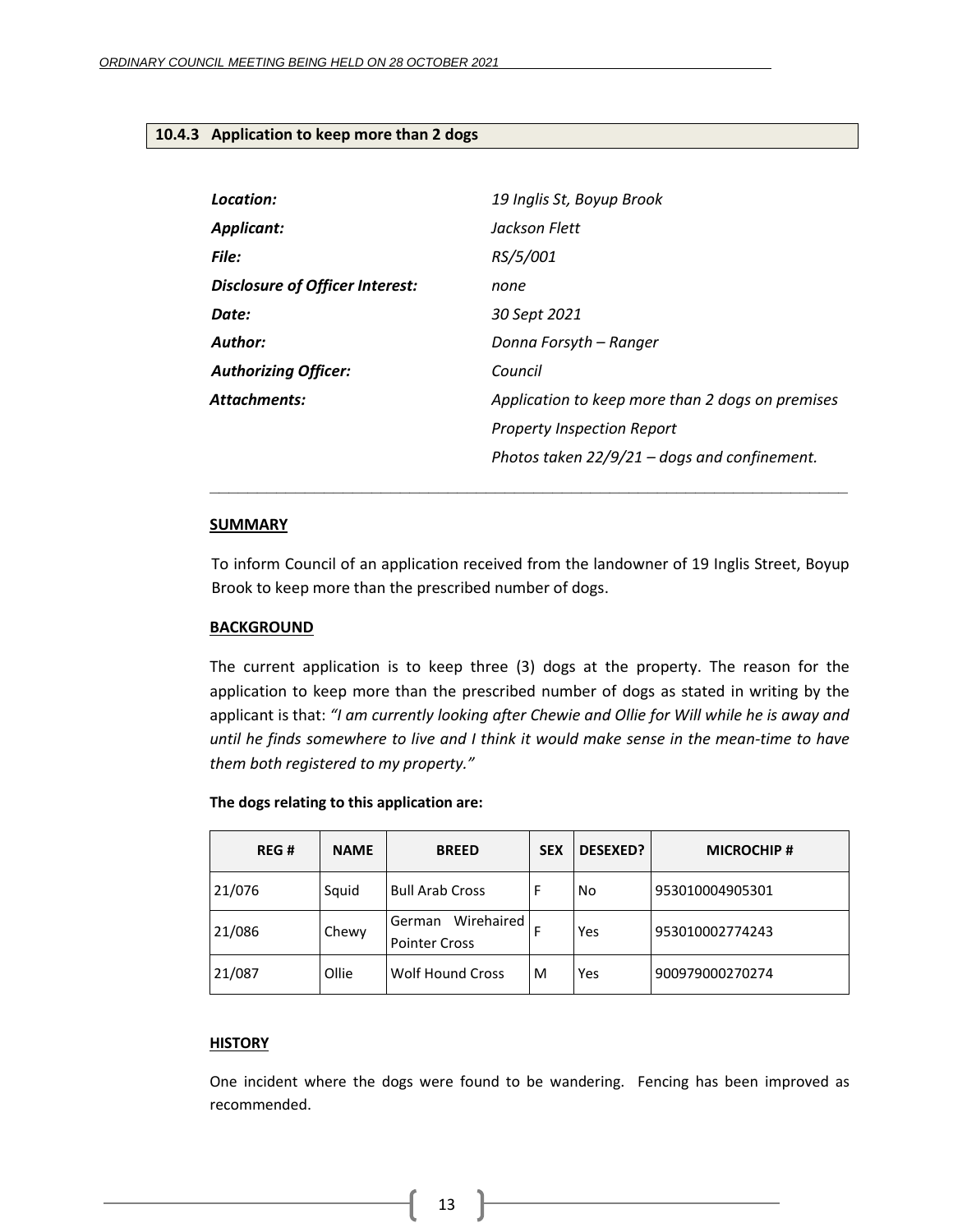#### **COMMENT**

Property fenced with additional electronic boundary fence. Plenty of shade and sturdy fencing. Dogs' demeanour is contented – seemed friendly and not over excited by visitors.

#### **CONSULTATION**

On 28 July 2021 letters and feedback requests were sent to five neighbouring residents and land owners by the Shire to advise them that the Shire had received an application to keep more than the prescribed number of dogs at 19 Inglis Street, Boyup Brook, seeking their comments of any objection or no objection to this application with any conditions they wish the Shire to impose.

Of the five feedback requests sent, there was one response received which was a no objection.

## **STATUTORY OBLIGATIONS**

## *Dog Act 1976 Part V — the keeping of dogs*

## *S. 26. Limitation as to numbers*

*(1) A local government may, by a local law under this Act — (a) limit the number of dogs that have reached 3 months of age that can be kept in or at premises in the local government's district; or (b) limit the number of dogs of a breed specified in the local law that can be kept in or at premises in the local government's district.*

*(2) A local law mentioned in subsection (1) — (a) may limit the number of dogs that can be kept in or at premises to 2, 3, 4, 5 or 6 only; and (b) cannot prevent the keeping in or at premises of one or 2 dogs that have reached 3 months of age and any pup of either of those dogs under that age; and (c) cannot apply to dogs kept at premises that are licensed under section 27 as an approved kennel establishment; and (d) cannot apply to dangerous dogs (declared) or dangerous dogs (restricted breed).* 

*(3) Where by a local law under this Act a local government has placed a limit on the keeping of dogs in any specified area but the local government is satisfied in relation to any particular premises that the provisions of this Act relating to approved kennel establishments need not be applied in the circumstances, the local government may grant an exemption in respect of those premises but any such exemption* 

*(a) may be made subject to conditions, including a condition that it applies only to the dogs specified therein;* 

*(b) shall not operate to authorise the keeping of more than 6 dogs on those premises; and (c) may be revoked or varied at any time.*

## *Shire of Boyup Brook Dog Local Law – Gazetted Feb 2004 (amended 2003)*

## *3.2 Limitation on the number of dogs*

- *(1) This clause does not apply to premises which have been -*
	- *(a) licensed under Part 4 as an approved kennel establishment; or*
	- *(b) granted an exemption under section 26(3) of the Act.*

*(2) The limit on the number of dogs which may be kept on any premises, is for the purpose of section 26(4) of the Act –*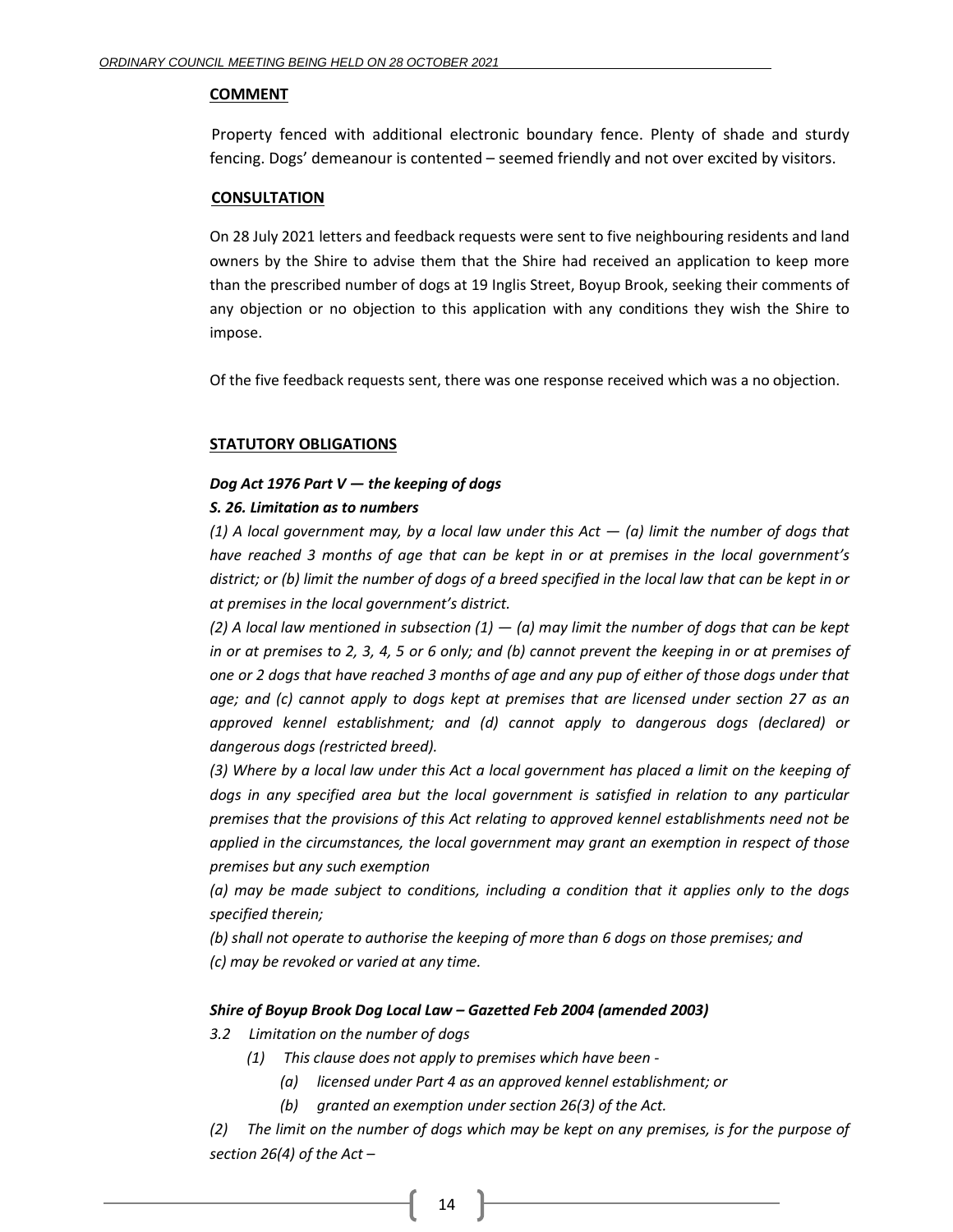*(a) 2 dogs over the age of 3 months and the young of those dogs under that age if the premises are situated within a townsite;*

*(b) 4 dogs over the age of 3 months and the young of those dogs under that age if the premises are situated outside a townsite in the Rural zone.*

#### **POLICY IMPLICATIONS**

Nil

#### **BUDGET/FINANCIAL IMPLICATIONS**

Application Fee \$80.00

#### **STRATEGIC IMPLICATIONS**

This is in line with the Shire of Boyup Brook Strategic Community Plan.

#### **Governance & Organisation**

*1.2 Provide transparent decision making that meets our legal and regulatory obligations, reflects the level of associated risk, and is adequately explained to the community*

#### **TOWN PLANNING SCHEME**

Assessment #A10830, 19 Inglis Street, Boyup Brook WA 6244 is situated within the town-site under the Town Planning Scheme.

#### **SUSTAINABILITY IMPLICATIONS**

N/A

**.**

## **VOTING REQUIREMENTS**

Simple Majority

#### **OFFICER RECOMMENDATION – Item 10.4.3**

**That Council approve the application to have more than the prescribed number of dogs with the following conditions:**

- **1. In the event that the applicant relocates to another address within the Shire, a new application will be required.**
- **2. This exemption only applies to the dogs listed in the application.**
- **3. The Dog Act 1976, Dogs Local Law and Animal Welfare Act 2002 are to be complied with at all times.**
- **4. This exemption maybe revoked or varied at any time.**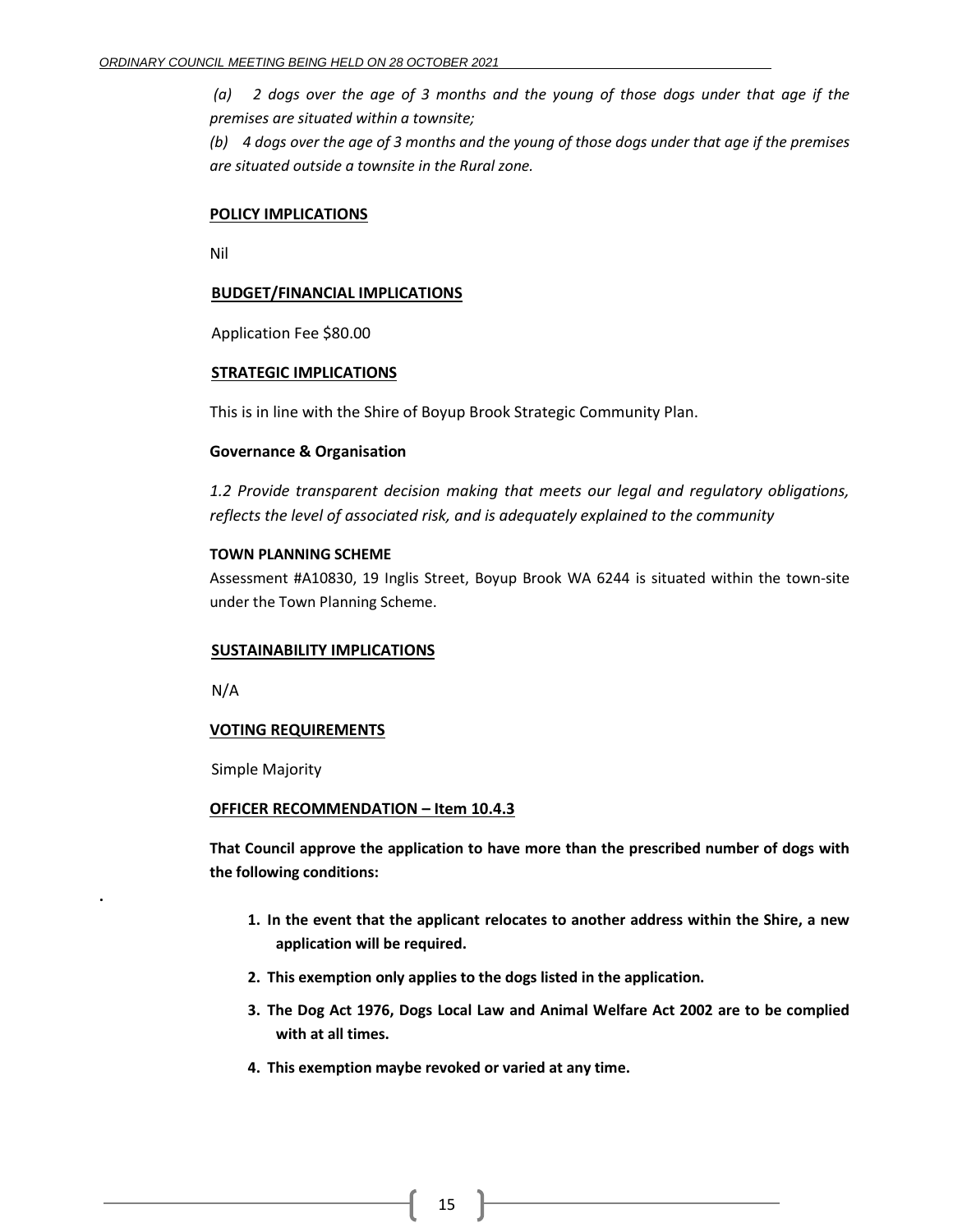## <span id="page-15-0"></span>**10.4.4 Purchase of land 32 Bridge Street and 34 Bridge Street Boyup Brook**

| Location:                       | Number 32 and 34 Bridge Street Boyup Brook                                           |
|---------------------------------|--------------------------------------------------------------------------------------|
| Applicant:                      | N/a                                                                                  |
| <b>File:</b>                    | A60                                                                                  |
| Disclosure of Officer Interest: | None                                                                                 |
| Date:                           | 8 October 2021                                                                       |
| Author:                         | Dale Putland                                                                         |
| <b>Authorizing Officer:</b>     | Chief Executive Officer                                                              |
| <b>Attachments:</b>             | Lot plans and details provided by the real estate<br>agent and identification survey |

## **SUMMARY**

The purpose of this report is to recommend purchase of two vacant lots (number 32 and 34 Bridge Street, Boyup Brook) as a strategic land acquisition to facilitate provision of aged care and aged accommodation in Boyup Brook.

\_\_\_\_\_\_\_\_\_\_\_\_\_\_\_\_\_\_\_\_\_\_\_\_\_\_\_\_\_\_\_\_\_\_\_\_\_\_\_\_\_\_\_\_\_\_\_\_\_\_\_\_\_\_\_\_\_\_\_\_\_\_\_\_\_\_\_\_\_\_\_\_\_\_\_

It is recommended that funds from the Rylington Park reserve are used to pay for the purchase, consistent with the intended use of the reserve and with Council's commitment that the funds are to be used for major projects in Boyup Brook.

## **BACKGROUND**

Council recently adopted the Strategic Community Plan which lists provision of aged care as a critical issue facing Boyup Brook. Community feedback during consultation on the Community Strategic Plan indicate that there are widespread community concerns that Boyup Brook is lacking sufficient low care housing for elderly people and that the aged care lodge is unable to meet the current requirements for many elderly people who require a high care facility. As a result, elderly people who are seeking aged care housing are often forced to leave Boyup Brook.

## **COMMENT**

Number 32 Bridge Street Boyup Brook and Number 34 Bridge Street Boyup Brook are well located for the provision of aged care housing, being in close proximity to the hospital and existing aged care lodge.

Number 32 Bridge Street is 880m<sup>2</sup> in size and Number 34 Bridge Street is 12,2097m<sup>2</sup> in size and have frontage onto Bridge Street *(refer to attachment).* Number 34 has ability for connection to Hospital Road through Lot 7 Hospital Road, a lot that is already owned by the Shire *(refer to attachment)*.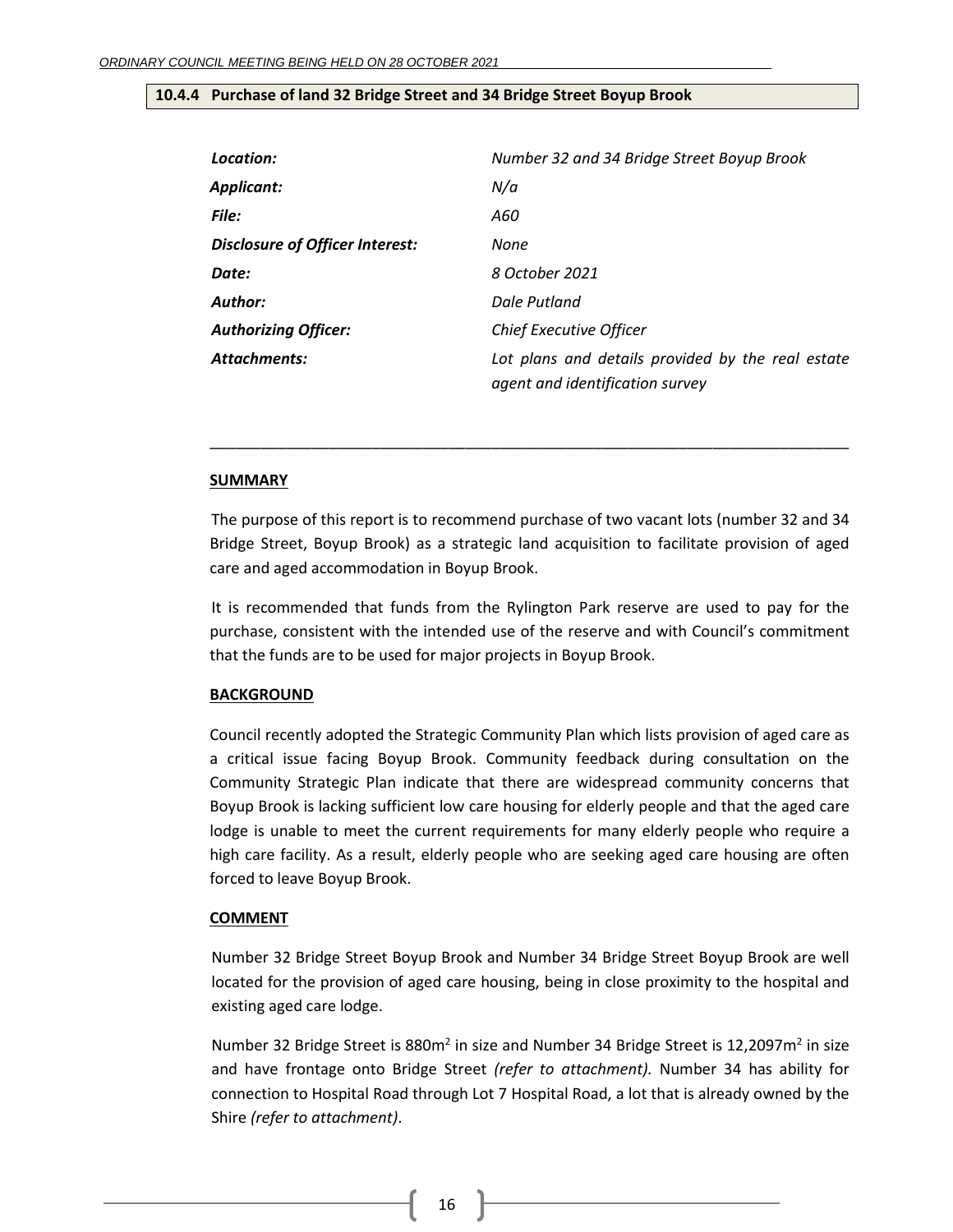Both lots slope from Bridge Street to the east, with a shallow drainage line running from east to west across block 34. Soils appear to be heavy clay with limited infiltration capability.

While the lots suffer some constraints to development, largely due to a lack of reticulated sewage system in Boyup Brook, a recent appraisal has indicated that the lots have potential to allow development of an aged care facility and or accommodate several low care units *(refer to attachment).*

The lots have recently come onto the market, with the owner agreeing to hold the lots until Council decides on whether to purchase them.

Lot 7 Hospital Road currently has a Shire constructed drain running through it taking storm water from a wide area through to the natural drainage line that runs through Number 34 practically parallel to Bridge Street past the high school, across Barron Street and then into the brook, which in terns flows into the Blackwood.

From a financial perspective, the cost to purchase the two additional lots is not excessive. Number 34 has a listed price of \$149,000 and Number 32 is listed at \$69,000. There have been no negotiations on price with the owner or agent to date.

It is recommended that Council resolve to purchase Number 32 Bridge Street Boyup Brook and Number 34 Bridge Street Boyup Brook and authorise the Chief Executive Officer to lodge an offer to purchase the two lots up to their advertised price.

## **CONSULTATION**

The matters have been discussed with Council during briefing sessions

The Boyup Brook Co-Op has been consulted and has expressed a desire to partner with the Shire in development of the lots for aged care.

The real estate agent listing the property has spoken with the owner who has agreed to hold sale of the lots until Council has made a decision.

#### **STATUTORY OBLIGATIONS**

The Shire may acquire land on the open market as a strategic land acquisition.

#### **POLICY IMPLICATIONS**

Nil.

#### **BUDGET/FINANCIAL IMPLICATIONS**

No provision has been made in the current budget for the purchase of the vacant lots.

However, funds held in the Rylington Park reserve may be used for this purpose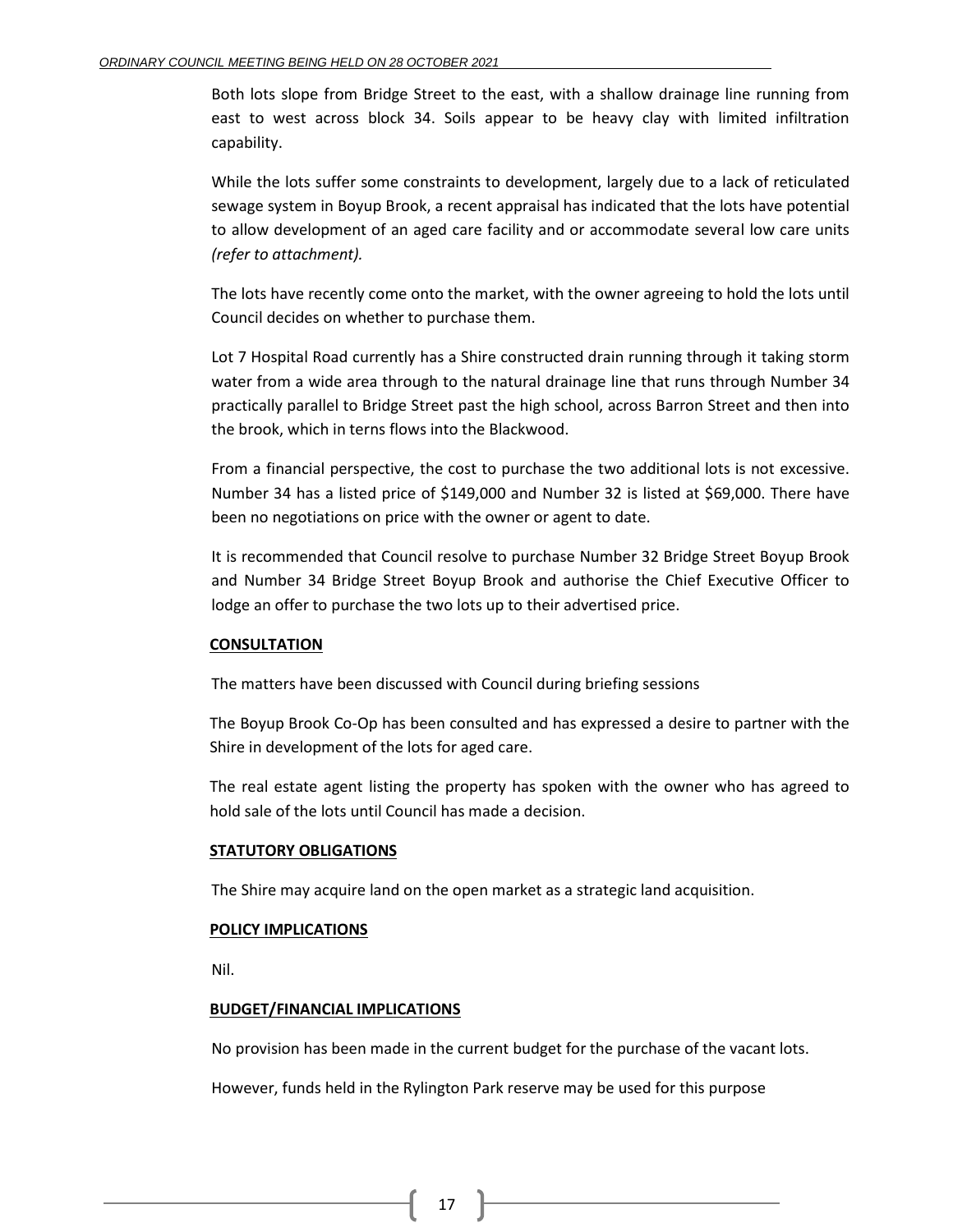## **STRATEGIC IMPLICATIONS**

Acquisition of this land is considered a strategic land acquisition as purchasing the two lots will enable Council to consider options for development of aged care accommodation and facilities near to the hospital and existing aged care lodge. As there are parcels of land that are suitable for development of aged care in Boyup Brook, if the lots are sold to a private owner, this opportunity may not be realized.

## **SUSTAINABILITY IMPLICATIONS**

➢ **Environmental**

There are no known significant environmental issues.

- ➢ **Economic** There are no known significant economic issues.
- ➢ **Socia**l There are no known significant social issues.

## **VOTING REQUIREMENTS**

Absolute majority

## **OFFICER RECOMMENDATION – ITEM 10.4.4**

**That Council:**

- **1. Resolve to purchase Number 32 Bridge Street Boyup Brook and Number 34 Bridge Street Boyup Brook for a sum of up to \$207,000.**
- **2. Authorise the Chief Executive Officer to lodge an offer to purchase Number 32 Bridge Street Boyup Brook and Number 34 Bridge Street Boyup Brook and negotiate a lower price than the listing price for the two lots if possible.**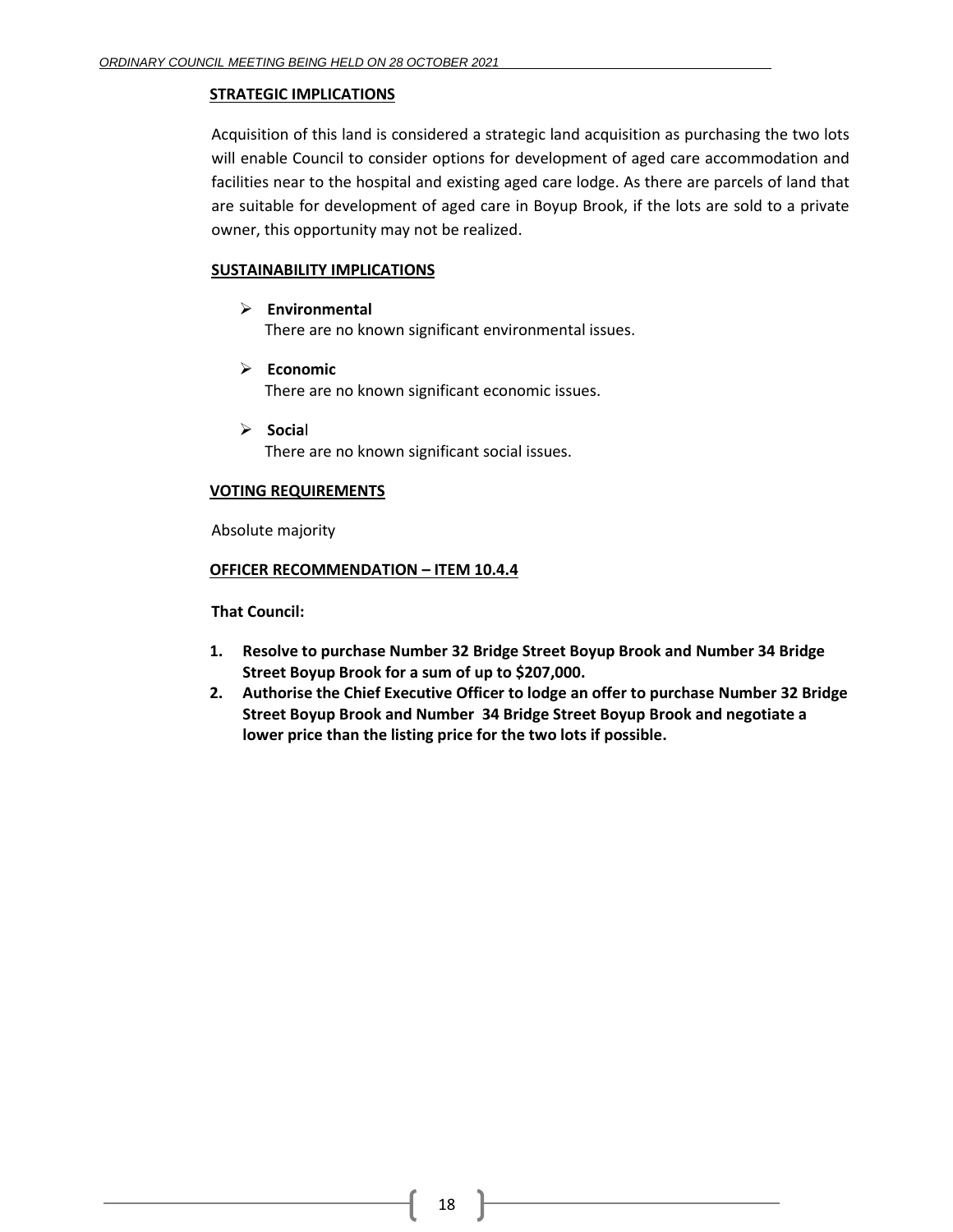## <span id="page-18-0"></span>**11 COMMITTEE MINUTES**

<span id="page-18-1"></span>**12 MOTION OF WHICH PREVIOUS NOTICE HAS BEEN GIVEN** Nil

## <span id="page-18-3"></span><span id="page-18-2"></span>**13 URGENT BUSINESS BY APPROVAL OF THE PRESIDENT OR A MAJORITY OF COUNCILLORS PRESENT**

<span id="page-18-4"></span>

| 13.1                                   | 30 September 2021 Statement of Financial Activity |  |  |
|----------------------------------------|---------------------------------------------------|--|--|
|                                        |                                                   |  |  |
| Location:                              | Not applicable                                    |  |  |
| <b>Applicant:</b>                      | Not applicable                                    |  |  |
| File:                                  | FM/10/003                                         |  |  |
| <b>Disclosure of Officer Interest:</b> | None                                              |  |  |
| Date:                                  | 25 October 2021                                   |  |  |
| <b>Authors:</b>                        | D Long – Finance Consultant                       |  |  |
| <b>Authorizing Officer:</b>            | Dale Putland - Chief Executive Officer            |  |  |
| <b>Attachments:</b>                    | Yes                                               |  |  |

*\_\_\_\_\_\_\_\_\_\_\_\_\_\_\_\_\_\_\_\_\_\_\_\_\_\_\_\_\_\_\_\_\_\_\_\_\_\_\_\_\_\_\_\_\_\_\_\_\_\_\_\_\_\_\_\_\_\_\_\_\_\_\_\_\_\_\_\_\_\_\_\_\_\_\_\_\_\_\_\_\_*

## **SUMMARY**

The Monthly Financial Report for 30 September 2021 is presented for Council's consideration.

#### **BACKGROUND**

The Local Government Act 1995 and the Local Government (Financial Management) Regulations 1996 require local governments to prepare monthly reports containing the information that is prescribed.

The Regulations require local governments to prepare annual budget estimates and month by month budget estimates so that comparatives can be made to Year to Date (YTD) Actual amounts of expenditure, revenue and income, and materials variances can be commented on.

#### **COMMENT**

The Shire prepares the monthly financial statements in the statutory format along with other supplementary financial reports consisting of:

(a) Statement of Comprehensive Income by Function/Program;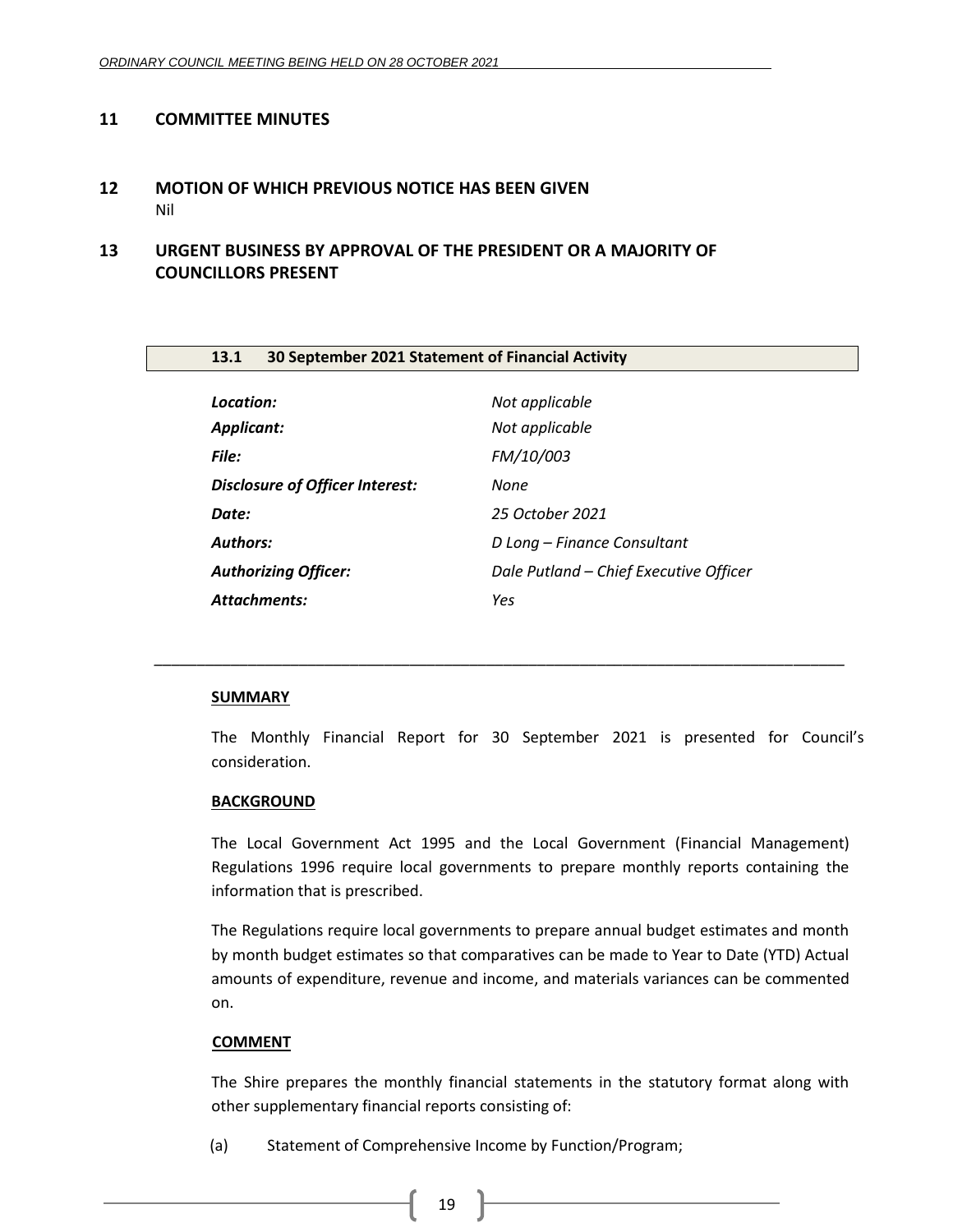- (b) Statement of Comprehensive Income by Nature/Type;
- (c) Statement of Financial Activity;
- (d) Summary of Net Current Asset Position;
- (e) Statement of Explanation of Material Variances;
- (f) Statement of Financial Position;
- (g) Statement of Cash Flows;
- (h) Detailed Operating and Non-Operating Schedules;
- (i) Statement of Cash Back Reserves; and
- (j) Loan Borrowings Statement.

At its budget meeting, Council adopted a material variance threshold of \$10,000 or 10%. For interpretation purposes, this means any variance at Function/Program level that is greater than 10% and exceeds \$10,000 in value is reported on and commentary is provided to explain the YTD budget estimate to YTD actual variance. The material variance is shown on the Statement of Financial Activity, in accordance with the *Local Government (Financial Management) Regulations 1996*.

The material variance commentary is now provided in a separate statement, called the Statement of Explanation of Material Variances. This statement categorises the variance commentary according to reporting Functions/Programs and groups the variances by Operating Revenue, Operating Expenditure, Non-Operating/Capital Revenue, and Capital Expenditure.

The Statement of Financial Activity as at 30 September shows a closing surplus of \$5,010,864.

## **CONSULTATION** – Nil

## **STATUTORY OBLIGATIONS**

Local Government Act 1995

Section 6.4–Specifies that a local government is to prepare such other financial reports as are prescribed.

Local Government (Financial Management) Regulations 1996:

- Regulation 34 states:
- (1) A local government is to prepare each month a statement of financial activity reporting on the sources and applications of funds, as set out in the annual budget under regulation 22(1)(d) for that month in the following detail:
	- (a) annual budget estimates, taking into account any expenditure incurred for an additional purpose under section 6.8(1)(b) or (c);
	- (b) budget estimates to the end of month to which the statement relates;
	- (c) actual amounts of expenditure, revenue and income to the end of the month to which the statement relates;
	- (d) material variances between the comparable amounts referred to in paragraphs (b) and (c);
	- (e) the net current assets at the end of the month to which the statement relates.